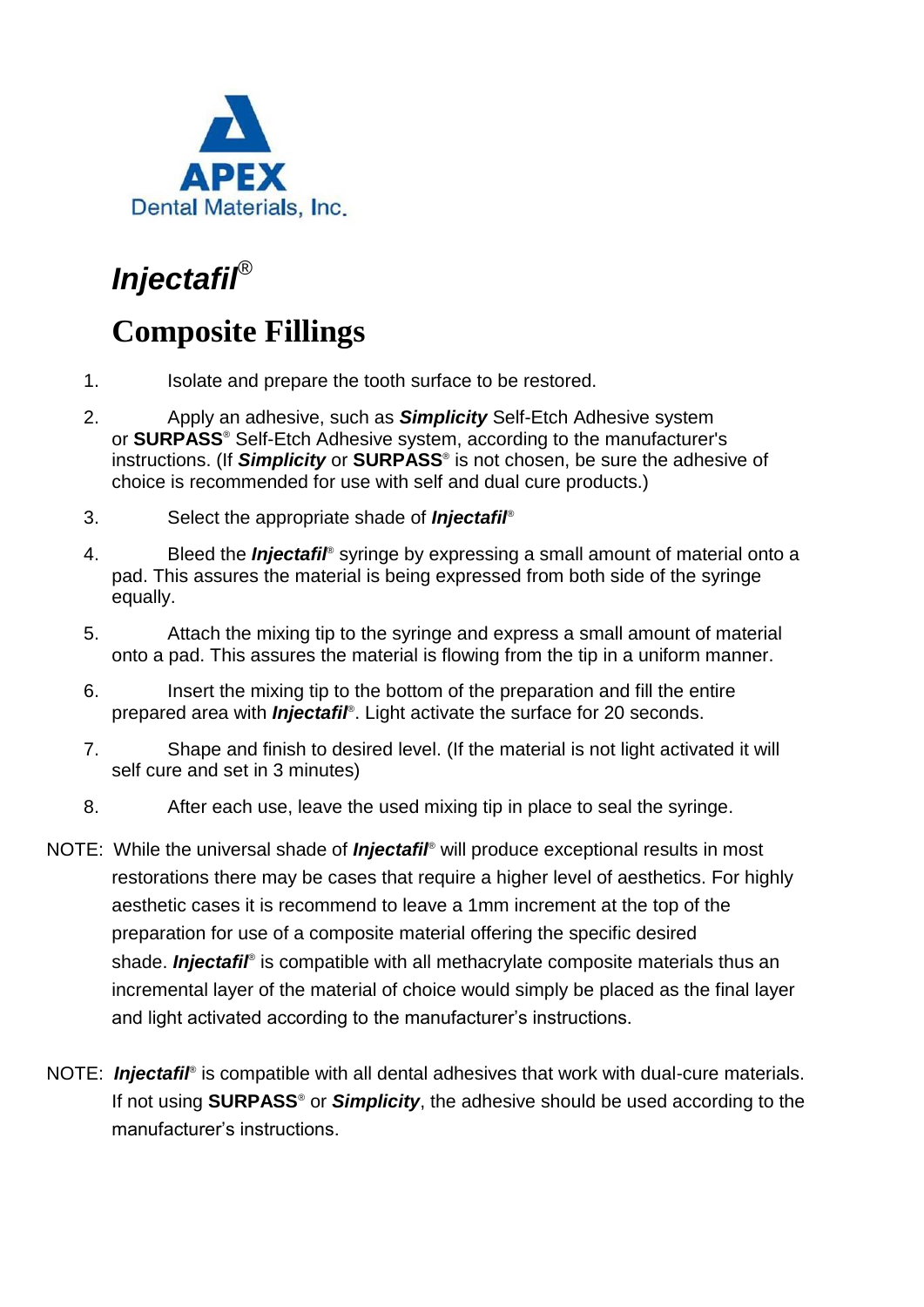## **Cementation**

- 1. Isolate and prepare the tooth surface to be restored.
- 2. Apply an adhesive, such as *Simplicity* Self-Etch Adhesive system or **SURPASS**® Self-Etch Adhesive system, according to the manufacturer's instructions. (If *Simplicity* or **SURPASS**® is not chosen, be sure the adhesive of choice is recommended for use with self and dual cure products.)
- 3. Select the appropriate shade of *Injectafil*®
- 4. Bleed the *Injectafil*® syringe by expressing a small amount of material onto a pad. This assures the material is being expressed from both side of the syringe equally.
- 5. Attach the mixing tip to the syringe and express a small amount of material onto a pad. This assures the material is flowing from the tip in a uniform manner. (\*)
- 6. Dispense *Injectafil*® either into the restoration or into the preparation depending on ease of placement.
- 7. Deliver the restoration to the tooth and remove excess material.
- 8. After clean up, light activate all margins for 20 seconds
- 9. After each use, leave the used mixing tip in place to seal the syringe.
	- (\*) Material can also be extruded directly onto a pad for hand mixing and placement
- NOTE: *Injectafil*® has been designed to have a working time of 90 seconds and fully cure in 3 minutes when used only in self-cure mode. (The setting time will be slightly less than 3 minutes in the oral environment).
- NOTE: For the easiest clean up, wait for the 90 second working time to expire and the material to gel. Using an explorer, remove excess material from margins and floss between the contacts. Then light activate the facial and lingual (and occlusal if appropriate) surfaces for 10 seconds each.